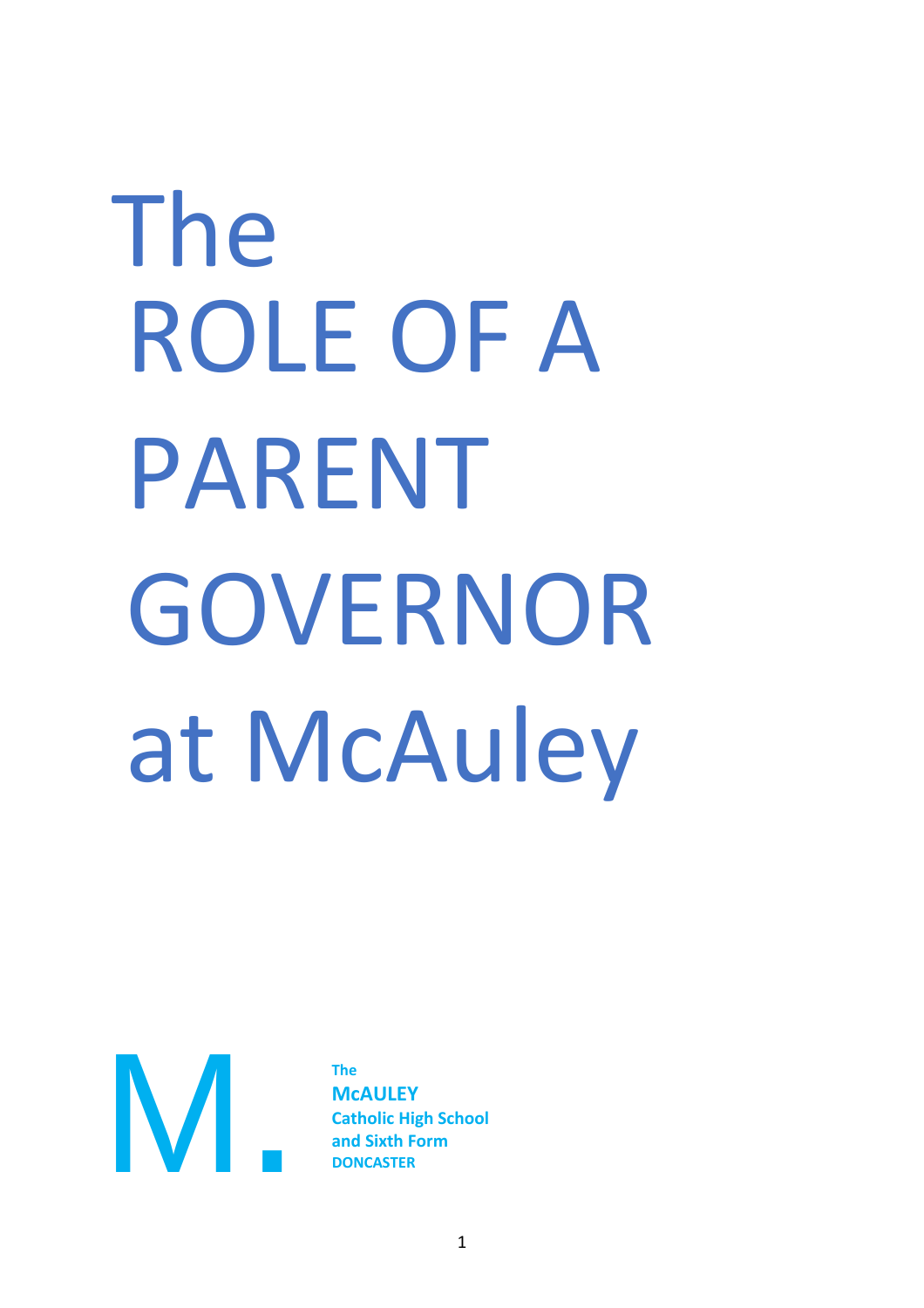### Dear Parent(s) / Carer(s),

The Governing Board of The McAuley Catholic High School has **one vacancy** for Parent Governor, whose child/children is/are registered pupil(s) at the school and are willing to offer the following:

- i. an understanding and promotion of the Catholic School's Aims and Identity
- ii. time to prepare for and attend governors' meetings and other school events
- iii. a concern for the whole school and its role in the parish and local community
- iv. willingness to learn about developments in education from the Headteacher and staff and by attending training for governors
- v. an understanding of the governing body's relationship with the Headteacher
- vi. willingness to be a good team member working harmoniously with fellow governors and school staff
- vii. an ability to maintain confidentiality in many areas of governors' work Parent Governors are elected for a four-year term and any expertise they can bring to our governing body will be appreciated.

The Governing Board and the Diocese of Hallam are keen to recruit from all ethnic backgrounds represented in the school community. Although elected by the parent body, the parent governor is not mandated to represent their views at meetings and should be alert to the importance of advising parents to contact the Headteacher directly in those issues for which he/she has professional responsibility. Being a parent governor at your child's school comes with a lot of responsibility, but for the right kind of parent, the rewards of seeing the school and the students flourish make it all worthwhile.

We hope that you may be interested in putting yourself forward. We would particularly welcome parents with experience in finance or human resources or with a legal background. The person specification will give you a clear idea of the person we are looking for.

## *What is a parent governor?*

Parent governors are a core part of a school's Board of Governors. The role is voluntary and unpaid. The outcome is indirect, since the governor role has little interaction with the pupils or with daily school life, but is much more "behind the scenes". As well as parent governors, a school's Board of Governors may consist of:

- Staff governors
- Local authority governors
- Foundation governors
- Partnership governors
- Co-opted governors
- Associate members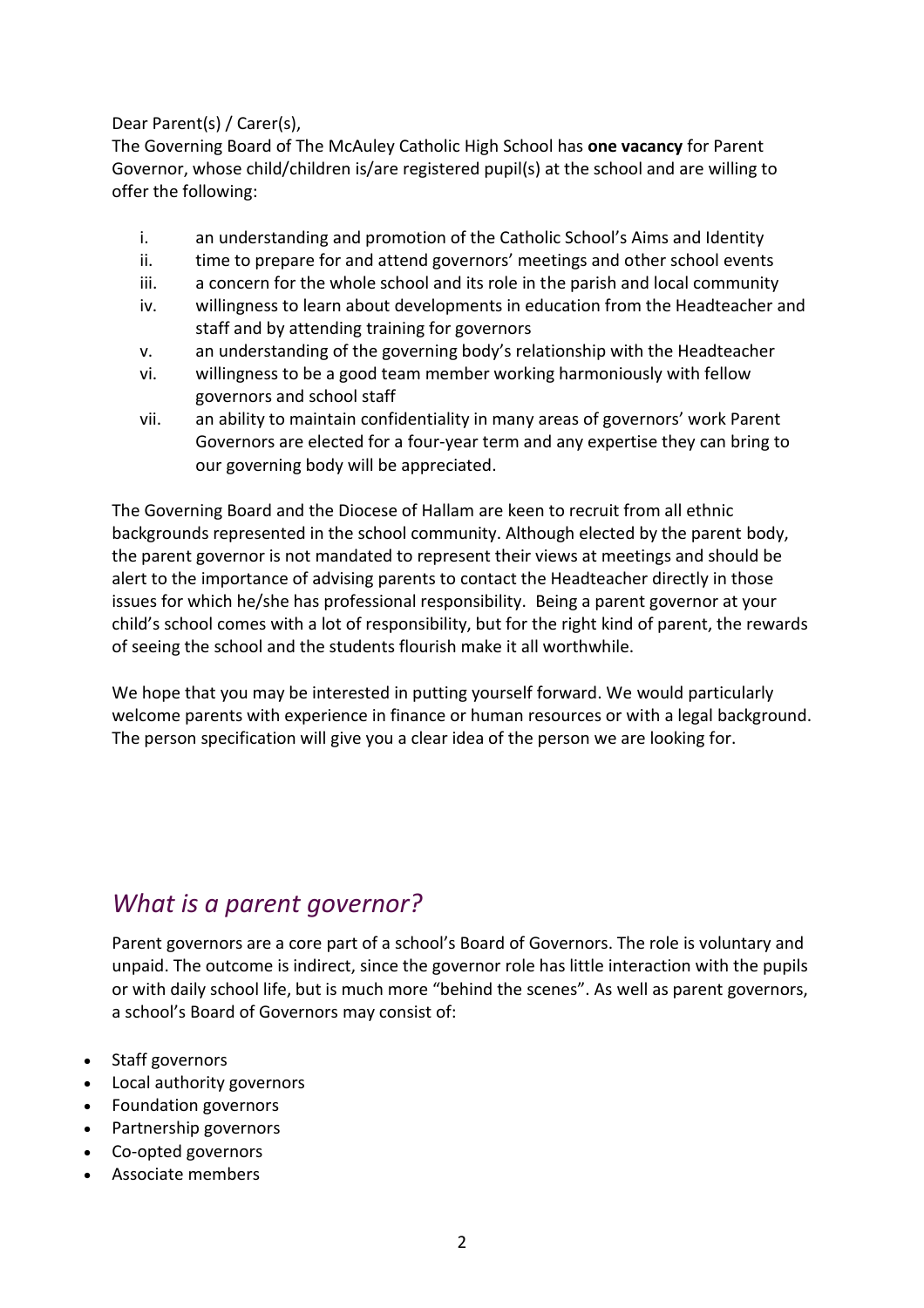# *What do parent governors do?*

Parent governors bring their wealth of experience and knowledge, contributing to the successful running of their child's school. Being a governor is a "hands off" role – decisions made by the board influence the whole school, but governors are not responsible for, or involved in, the day-to-day running of the school. The role is a necessary part of ensuring the good functioning of school leadership. Governors set the ethos of the school and drive for continuous improvement, and they also oversee financial performance and ensure money is well-spent. Governors commission the head teacher and other school leaders to act on their behalf in putting their ideas into practice, and they ensure that the school leadership is held to account in doing so.

## *What responsibility and influence do parent governors have?*

Quite a lot. It is the Board of Governors' role to:

- Appoint the head teacher.
- Appoint the deputy head teacher.
- Hold the school leadership to account.
- Ensure school staff have training, support and resources to be effective.
- Maintain oversight of the school's budget spending, including pupil premium allocation.
- Decide on the aims, strategy, vision and maintain the Catholic ethos of the school.
- Determine ways to put all of the above into practice as part of the school development plan. • Hear the later stages of staff grievances or pupil exclusion appeals.
- As you can see, school governors have both a creative and managerial remit. They develop ideas and strategies for putting those ideas in to practice, but also hold leaders to account and offer them constructive feedback on their performance.

Responsibility does not rest with any one individual. Decisions are made by the board as a whole, and individual governors are not held to account for collective decisions.

# *How big a commitment is being a parent governor?*

The term of office is usually four years and it may extend beyond their child's time at the school if their child graduates or changes school during the four-year period. During this time, you would be expected to attend and contribute thoughts and ideas to the governing board's meetings.

The full Governing Board meets once a term, as do the sub-committees for: Catholic Life and Ethos, Standards and Finance and Resources. There are ad hoc committees for Admissions, Pay and Personnel and Headteacher Appraisal. Governors are asked to serve on a minimum of one sub-committee. All the meetings take place on a weekday evening. Training is made available online through Educare, but also the Local Authority and, on occasions, whole governor training takes place on site.

You will also be invited to school events such as Masses, Liturgies, INSET events. Under current employment law, employers must allow employees to undertake their duties at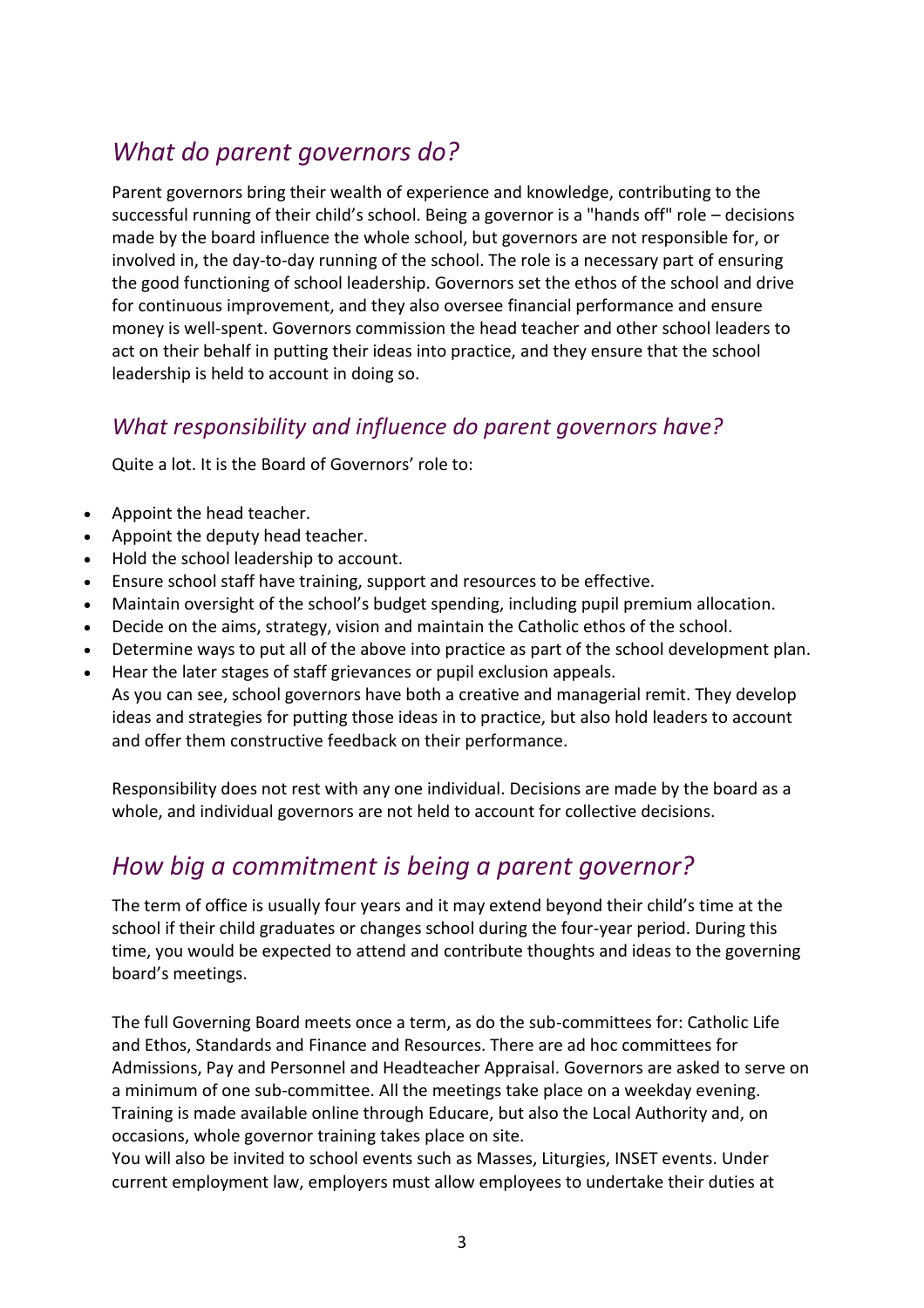school, but this may be paid or unpaid, so speak to your employer and find out what their policy is.

You may resign at any time by giving written notice to the clerk on your board of governors.

# *What skills do parent governors need?*

There is no set skillset that marks out an ideal parent governor. So long as you are over 18 years of age and have a child at the school you can express an interest in becoming a parent governor for the school. It falls to the judgement of the board that any parent wishing to act as a governor has the relevant skills and experience to govern effectively and contribute to the success of the school. Prospective candidates should look carefully at the following job specification to see how well they match up with it. There is also a legal requirement for parents to be DBS checked before starting their post as a governor.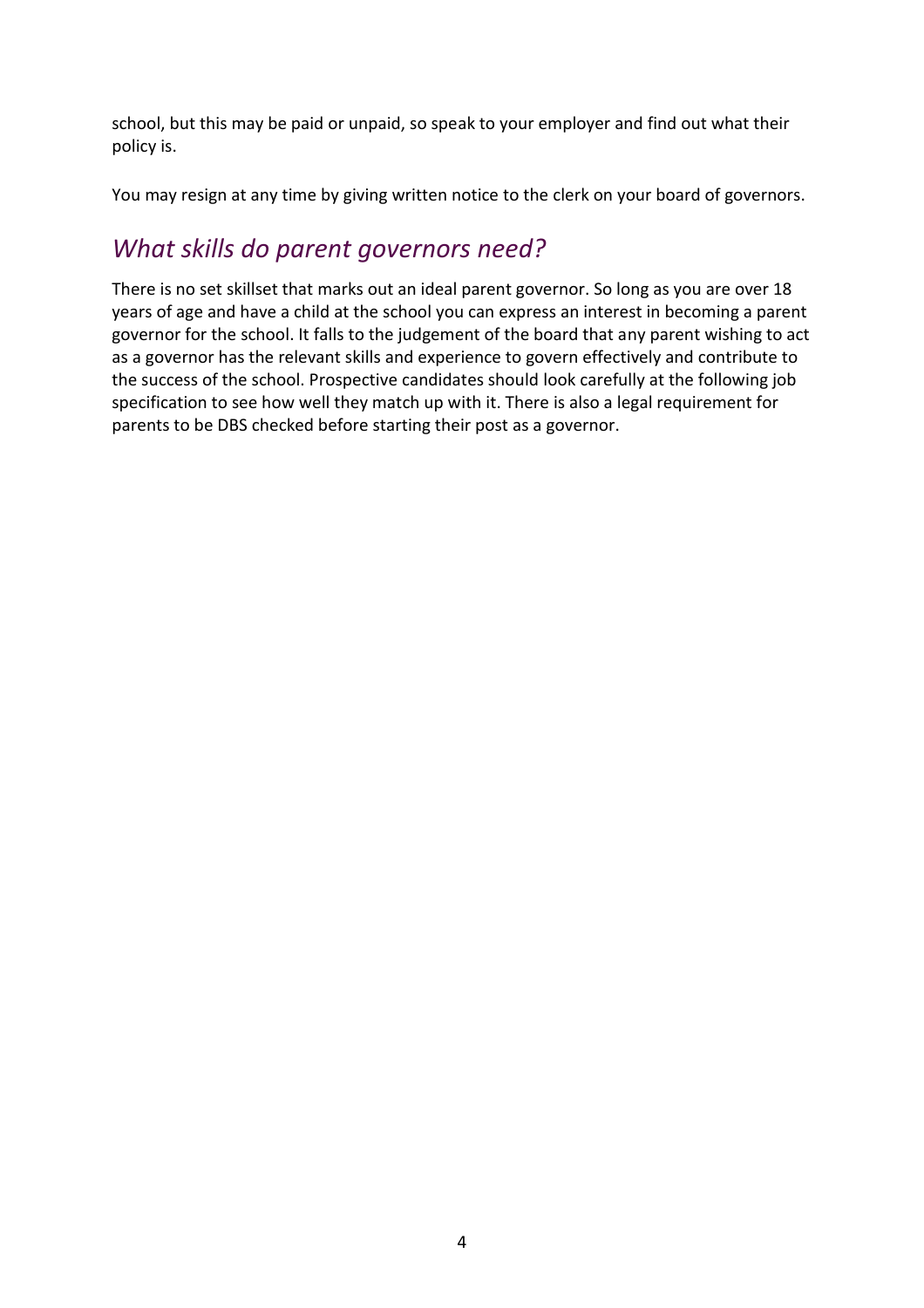# **Person Specification for Parent Governor at McAuley**

|                                             | <b>Essential Criteria</b>                                                                                                                                                                                                                                                                                                                                                               | <b>Desirable Criteria</b>                                                                                                                                                                                                                                                                                                                                                                                                                                                                              |
|---------------------------------------------|-----------------------------------------------------------------------------------------------------------------------------------------------------------------------------------------------------------------------------------------------------------------------------------------------------------------------------------------------------------------------------------------|--------------------------------------------------------------------------------------------------------------------------------------------------------------------------------------------------------------------------------------------------------------------------------------------------------------------------------------------------------------------------------------------------------------------------------------------------------------------------------------------------------|
| <b>Key Skills &amp;</b><br><b>Abilities</b> | Analytical skills and the ability to understand<br>and question written and numerical<br>information;<br>The ability to establish good working<br>٠<br>relationships with Governors, Parents and<br>Staff at all levels within the school                                                                                                                                               | Any of the following skills will also add value;<br>٠<br>• Problem Solving<br>Marketing<br>٠<br><b>Strategic Planning</b><br>Finance<br>Communications<br><b>HR</b><br>٠<br>Legal Knowledge<br><b>Project Management</b><br>٠<br><b>Decision Making</b><br>٠                                                                                                                                                                                                                                           |
| <b>Knowledge</b>                            | An understanding of the role of School Governors                                                                                                                                                                                                                                                                                                                                        | • An understanding of how schools performance is<br>measured<br>• An understanding of schools finance<br>An understanding of the key issues and priorities<br>• An understanding of the key issues and priorities<br>facing schools.                                                                                                                                                                                                                                                                   |
| <b>Experience</b>                           |                                                                                                                                                                                                                                                                                                                                                                                         | At least one of the following:<br>• Business planning and monitoring of progress<br>against targets<br>• Effective performance management of staff<br>• Budget analysis in order to understand the costs<br>associated with particular services, projects and<br>programmes.<br>• Analysing complex performance data and<br>information and forming recommendations for<br>action;<br>Health and Safety management<br>Premises management<br>Understanding or experience of publicity and<br>marketing |
| <b>Personal</b><br><b>Attributes</b>        | • An interest in the education of children<br>• An enquiring mind and desire to understand how<br>the school is impacting the performance of pupils<br>• Self motivated and dependable<br>Effective team worker, able to share ideas and<br>make best use of resources;<br>Able to understand and interpret sensitive<br>information and apply appropriate levels of<br>confidentiality |                                                                                                                                                                                                                                                                                                                                                                                                                                                                                                        |
| Other                                       | A commitment to the demands of the role<br>$\bullet$<br>A commitment to developing skills and<br>٠<br>knowledge through training and taking up<br>briefings and networking opportunities                                                                                                                                                                                                |                                                                                                                                                                                                                                                                                                                                                                                                                                                                                                        |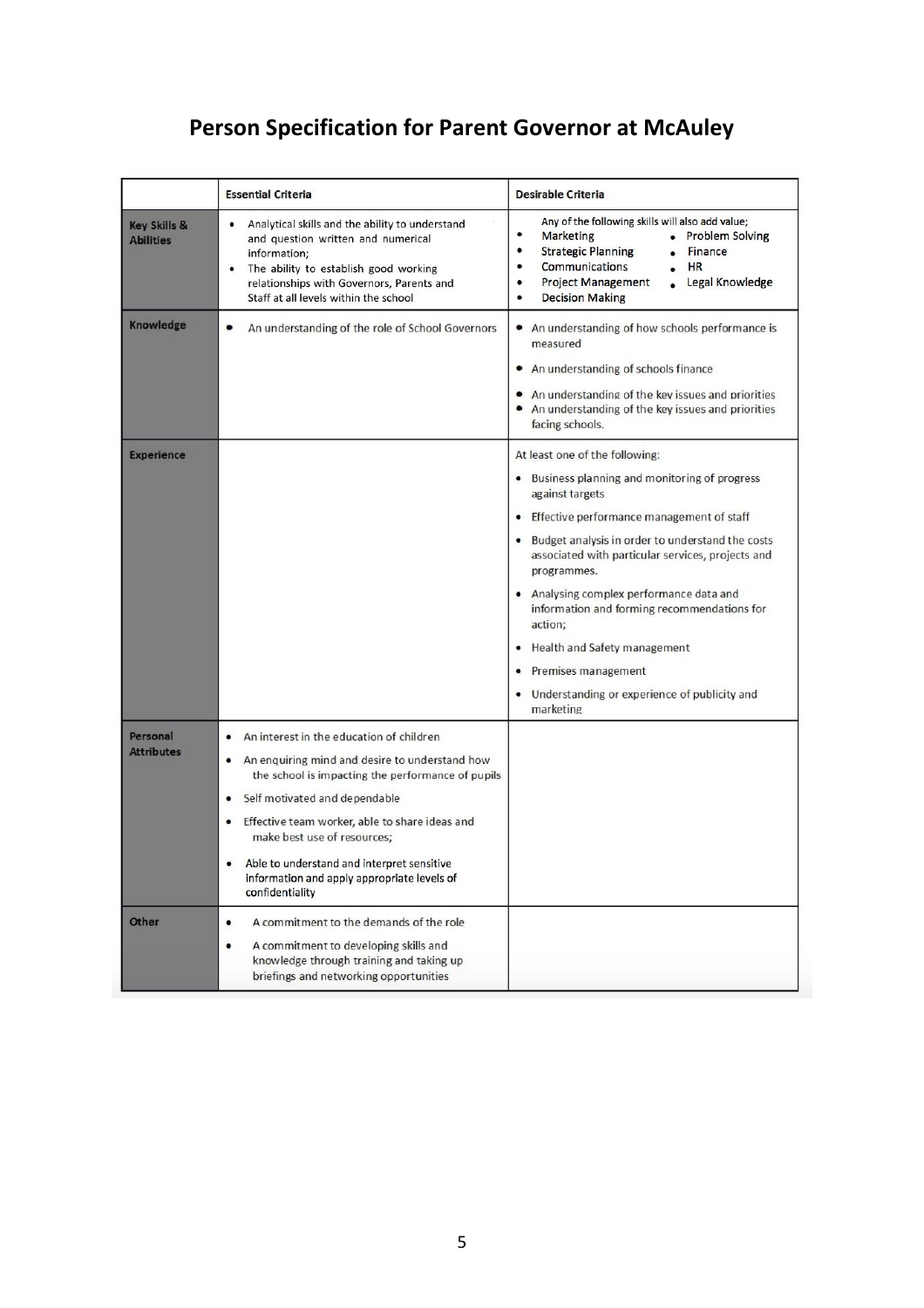# *What about conflicts of interest?*

Objectivity is essential to the role. Parent governors must promote the best interests of all children at the school, and have a duty to maintain good relations with and be available to the other parents. Parent governors should not use committee meetings to raise issues affecting their own child at the expense of others. They can withdraw from meetings where they are concerned that they could not be impartial, or would stand to gain by the outcome of a resolution.

It is not possible to stand as a parent governor if you are an elected member of your Local Authority (LA) or if you are employed by the school.

## The role: in summary

- The role and responsibilities of parent governors are **no different** from those of other governors
- Parent governors are not delegates and do not speak 'on behalf' of the parent body, but bring a parental perspective to the issues discussed
- The main difference is that parents are elected to the board, not appointed (unless there are fewer candidates than vacancies)

To see the full list of the responsibilities and duties that parent governors are expected to do, take a look at our **[governor and trustee role descriptions.](https://schoolgovernors.thekeysupport.com/the-governing-body/roles-on-the-governing-body/role-descriptions-governors-and-trustees/?marker=content-body)**

## Communicate the parents' viewpoint

Although you're not there to speak on behalf of parents, you can use your status as a parent to help the board understand parents' views and remind everyone to factor the parent community into discussions.

Understanding parents' opinion helps the board to make good decisions and helps guarantee that there is a link between governance and the parent community. You can read more about this in the **[Governance Handbook](https://assets.publishing.service.gov.uk/government/uploads/system/uploads/attachment_data/file/788234/governance_handbook_2017.pdf)** (pages 16-17).

Bring your valuable knowledge and perspective to discussions. For example:

- **Do** ask the headteacher "have parents been consulted on this issue? If not, why not?" or "what impact will this have on parents?"
- **Don't** say "as a parent, I've spoken to other parents in the playground and we all think the school should do X"

## Set expectations with other parents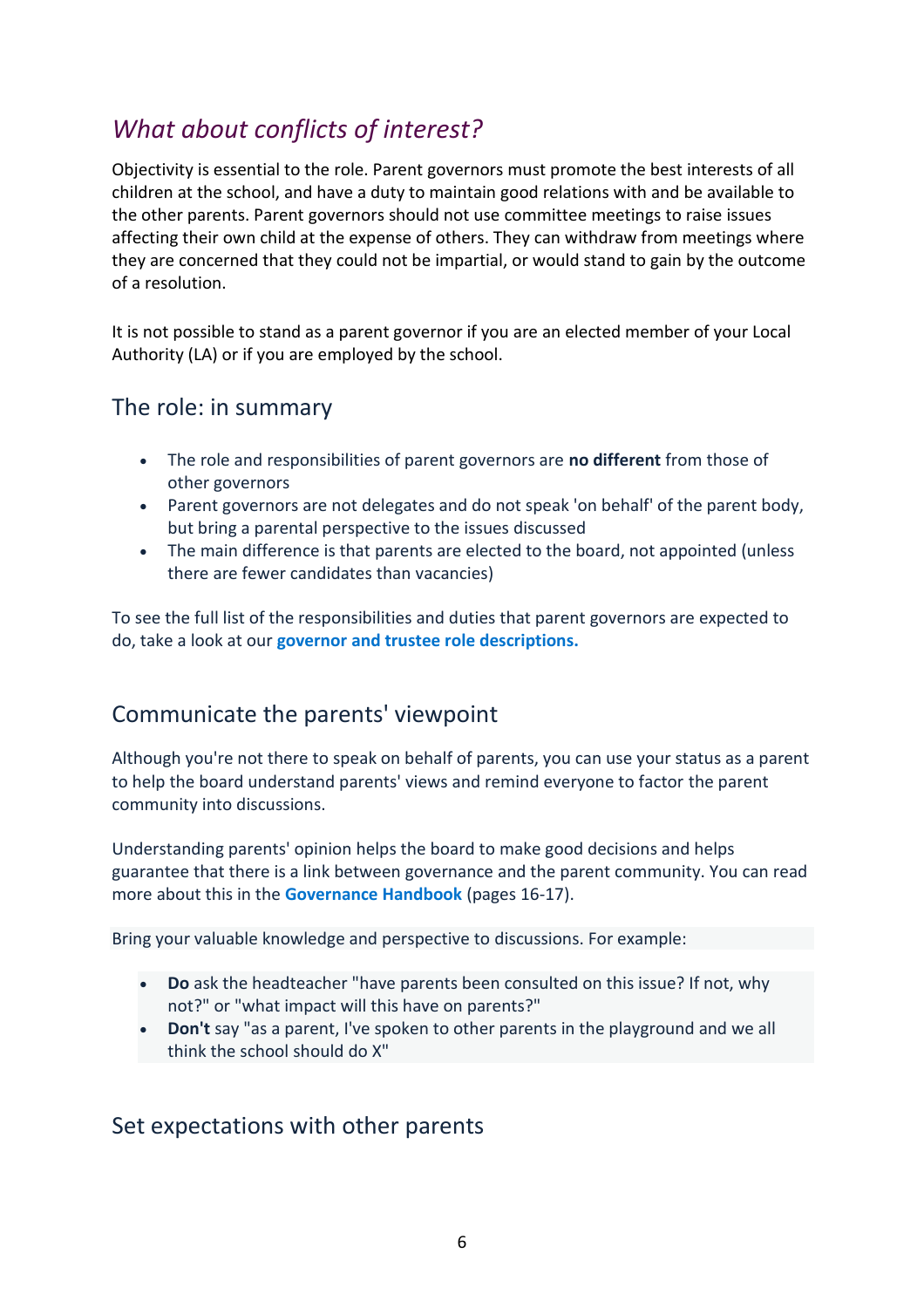You need to help other parents understand that you're not there to speak on their behalf, bring up their individual issues in meetings or solve problems for them.

Be polite but firm, and tell them to stick to the official channels.

For example, if another parent approaches you at the school gate with a grievance:

- **Do** get up to speed with your school's complaints procedure, as well as the staff list, so you can quickly tell them how and where to raise their issue
- **Do** ask parents to put it in writing and follow the school's complaints procedure. This helps to separate genuine complaints from the customary grumbles
- **Do** explain what the role of parent governor actually is. Learn a one-liner such as "parent governors don't speak 'on behalf' of the parent body, instead we bring a parental perspective to the strategic decisions the governors make"
- **Don't** agree to raise it at the meeting or look into it for them this will set a bad precedent and will cause problems later down the line as the right procedure hasn't been followed

You might also see comments about the school from parents on social media, perhaps in parent groups you've joined. It's not your role to get involved. Read our **[Facebook 'cheat](https://schoolgovernors.thekeysupport.com/the-governing-body/governor-conduct/facebook-cheat-sheet-governors/?marker=content-body)  [sheet' for governors](https://schoolgovernors.thekeysupport.com/the-governing-body/governor-conduct/facebook-cheat-sheet-governors/?marker=content-body)** for advice on how to respond in these situations.

## Separate your role as a governor from your role as a parent

Think about all pupils, not just your child. As a governor, you're responsible for the progress and wellbeing of **all** of the pupils at the school, so keep this at the forefront of your mind in meetings.

It may feel helpful to view issues through the lens of your own child, but as a governor, you must rely on a wide range of sources to make decisions and hold the headteacher to account. These include high-quality, objective data and the views of many stakeholders including pupils, staff, parents and the community.

When discussing issues in meetings:

- **Do** remember that you're acting in the interests of the whole pupil body
- **Don't** bring up your child, or refer to anecdotal evidence based only on your child's, or a friend's, experience

Follow the complaints procedure. If you have a complaint concerning your child, follow the school's complaints procedure as any other parent would. If possible, ask the other parent to lead the discussion with the school. In all communication during the process, clarify that you're acting as a parent not a governor.

You could take action as a governor if the complaint affects more children than your own child - for example, if the data shows a wider problem with pupil progress in your child's year group, ask questions in the relevant meetings like:

• What support is in place for underperforming members of staff?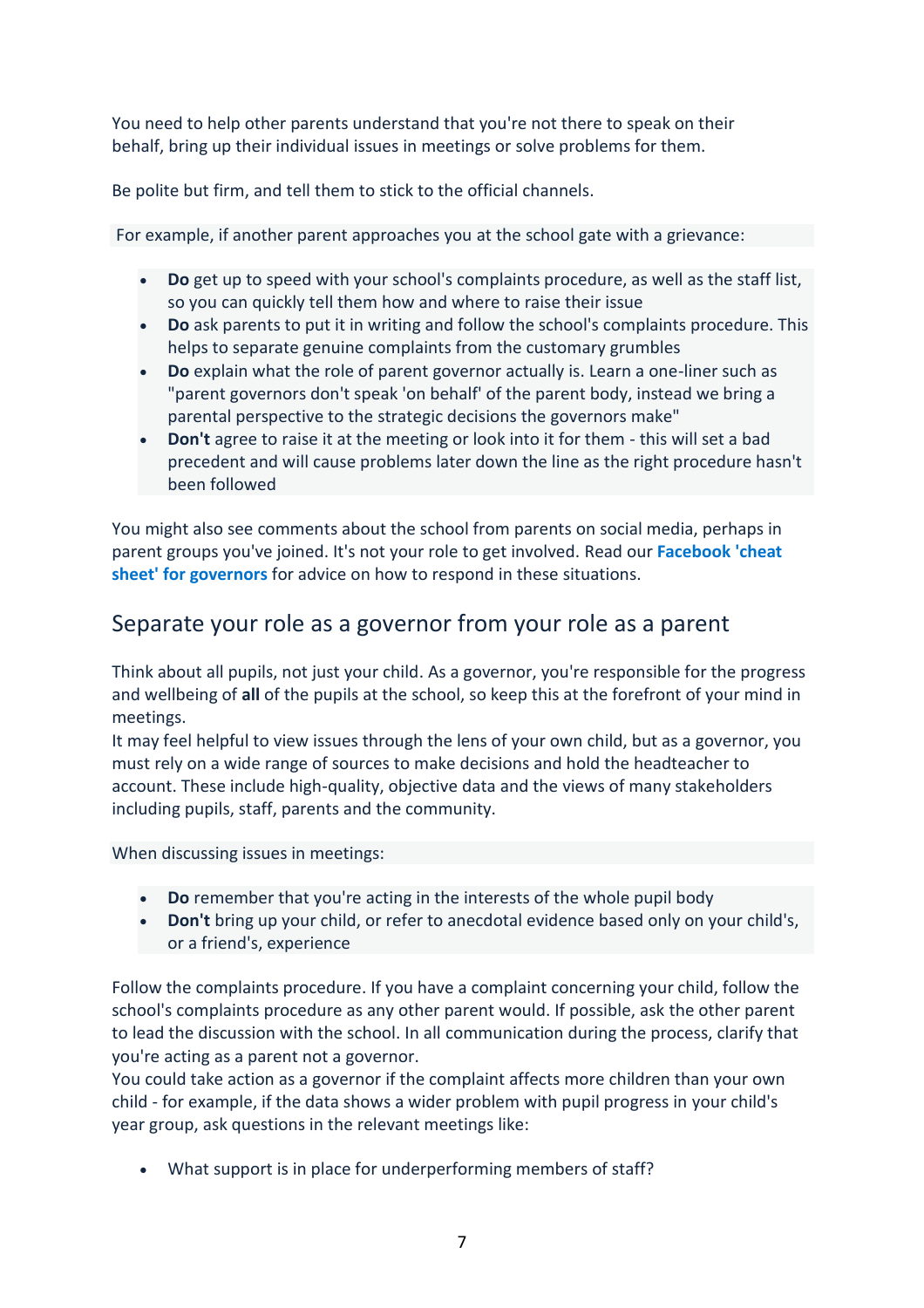• How does the school help all children who are falling behind?

#### Avoid conflicts of interest

Most of the time, you won't need to declare a personal interest in all agenda items that could have an impact on your child. You should do this where:

- The matter would affect your child individually (an exclusions panel where your child was the victim of a behaviour incident, for example)
- You feel too close to the matter to be impartial

Where there is a dispute about whether you should withdraw, the other governors may make this decision. Read more guidance on conflicts of interest **[here.](https://schoolgovernors.thekeysupport.com/the-governing-body/conflicts-interest/conflicts-interest/?marker=content-body)**

If you have concerns over a governing board decision Again, remember to keep the roles separate.

If you have a concern:

- **Do** raise it in a governing board meeting. Meetings are designed for this purpose; governors can openly discuss decisions the governing board might take, and governors can express disagreement by voting against it
- **Do** respect the decision taken by the board if it's been voted on properly, and be united with your fellow governors
- **Do** ask for a meeting with the chair to discuss a decision in more detail if you wish
- **Don't** express your disagreement outside governing board meetings
- **Don't** involve other parents or seek to mobilise them in any way

If you wish to nominate yourself or wish to nominate another parent, please complete and sign the enclosed Nomination Form. In addition, all nominees are invited to produce a short summary (250 words approximately) stating their reason(s) for wishing to be a Parent Governor and what they could bring to the Governing Body.

I would like to advise you that the School Governance (Constitution) (England) Regulations 2012 state that in certain circumstances a person may not hold office as a governor of a school. Please find enclosed the Qualifications and Disqualifications Criteria. Further information about the Role of the Elected Parent Governor and the Qualifications and Disqualifications Criteria can be found in the 'Vacancies' section of the school's website. Please read this information before nominating yourself or accepting a nomination.

Disclosure and Barring Information The Criminal Records Bureau (CRB) merged with the Independent Safeguarding Authority (ISA) in December 2012 to form the Disclosure and